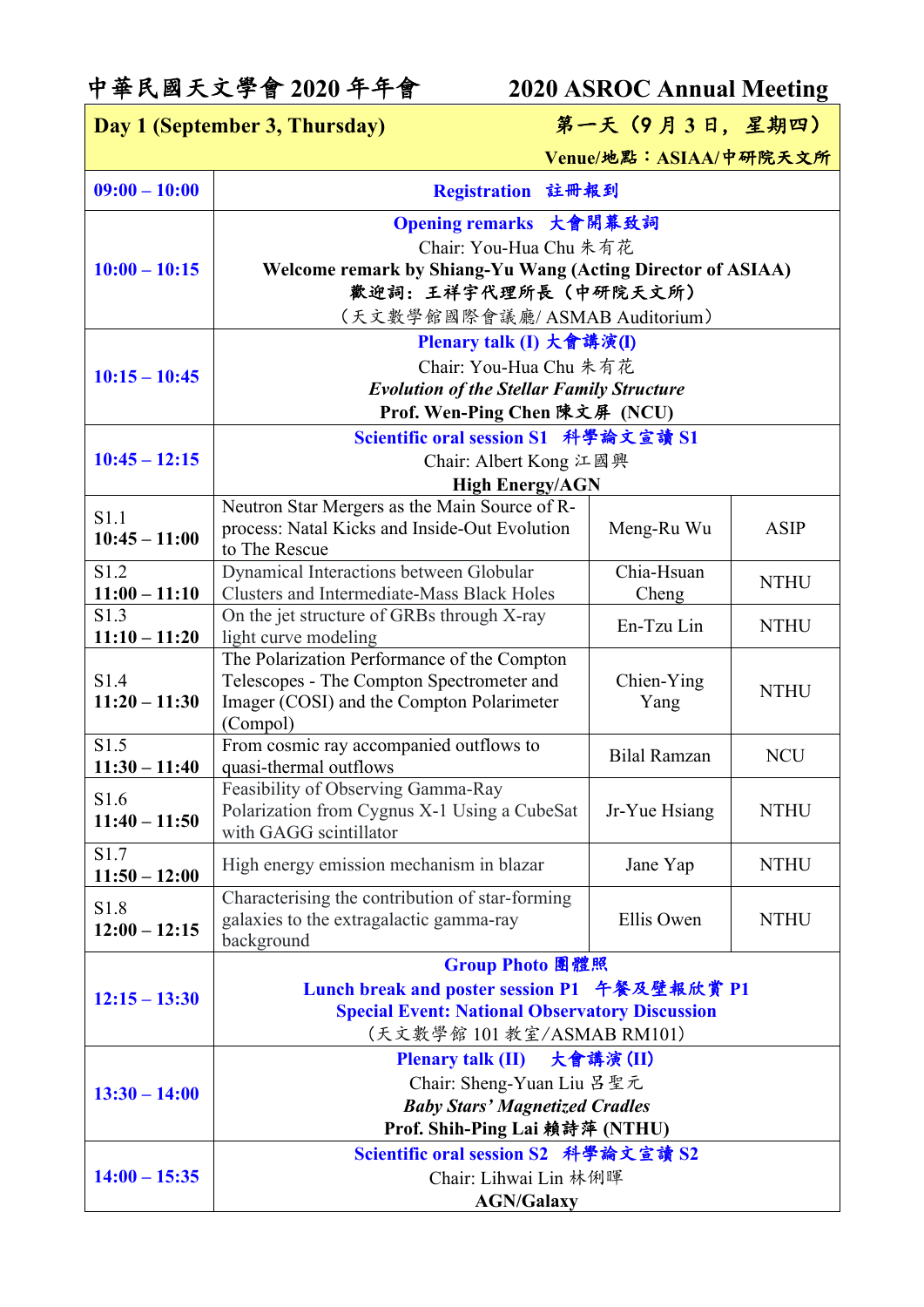| S2.1<br>$14:00 - 14:15$             | Identifying AGN host galaxies with Deep<br>Learning                                                                        | Yu-Yen Chang                 | <b>NCHU</b>            |
|-------------------------------------|----------------------------------------------------------------------------------------------------------------------------|------------------------------|------------------------|
| S2.2<br>$14:15 - 14:25$             | An Active Galactic Nucleus recognition model<br>based on Deep Neural Network                                               | Bo-Han Chen                  | <b>NTHU</b>            |
| S2.3<br>$14:25 - 14:35$             | Environmental Effects on AGN Activities via<br><b>Extinction-free Mid-Infrared Census</b>                                  | Daryl Joe<br>Santos          | <b>NTHU</b>            |
| S2.4<br>$14:35 - 14:45$             | The Empirical Relation of the Quasar Structure<br>Function from ATLAS Data                                                 | Ji-Jia Tang                  | <b>ANU</b>             |
| S2.5<br>$14:45 - 14:55$             | Mass Bias of Weak-lensing Shear-selected<br><b>Galaxy Cluster Samples</b>                                                  | Kai-Feng Chen                | <b>ASIAA</b>           |
| S <sub>2.6</sub><br>$14:55 - 15:05$ | Multiple Core Frequency of the Largest IFU<br>Sample of Brightest Cluster Galaxies:<br>implications on the merger rate     | Yun-Hsin Hsu                 | <b>ASIAA</b>           |
| S <sub>2.7</sub><br>$15:05 - 15:20$ | Revisiting the Color-Color Selection:<br>Submillimeter and AGN Properties of NUV-r-J<br><b>Selected Quiescent Galaxies</b> | Yu-Hsuan<br>Hwang            | <b>ASIAA</b>           |
| S <sub>2.8</sub><br>$15:20 - 15:35$ | CO Observations on Galactic Outflows in<br><b>Starbrust Galaxy NGC3628</b>                                                 | An-Li Tsai                   | <b>NCU</b>             |
| $15:35 - 16:00$                     | Coffee break and poster session P2 茶敘及壁報欣賞 P2                                                                              |                              |                        |
| $16:00 - 18:05$                     | Scientific oral session S3 科學論文宣讀 S3<br>Chair: Wei-Ling Tseng 曾瑋玲<br><b>Star Formation/Solar System</b>                    |                              |                        |
| S3.1<br>$16:00 - 16:10$             | The JCMT/SCUBA-2 Transient Survey for the<br>detection of accretion variability and transient<br>phenomena                 | Bhavana<br>Lalchana          | <b>NCU</b>             |
| S3.2<br>$16:10 - 16:20$             | Diagnosing Triggered Star Formation in the<br>Galactic HII region Sh 142                                                   | Tanvi Sharma                 | <b>NCU</b>             |
| S3.3<br>$16:20 - 16:30$             | Accretion Flows in a Young Class 0 Protostar:<br>Lupus 3-MMS                                                               | <b>Travis Thieme</b>         | <b>NTHU</b>            |
| S3.4<br>$16:30 - 16:40$             | Observational Constraint on Eccentricity of<br>Protoplanetary Disk MWC758 with ALMA                                        | I-Hsuan Kuo                  | <b>ASIAA</b>           |
| S3.5<br>$16:40 - 16:55$             | Looking into the high-mass star-forming core<br>G335.579-0.272 MM1 with ALMA                                               | Femando<br>Olguin<br>Choupay | <b>NTHU</b>            |
| S3.6<br>$16:55 - 17:05$             | 25 AU Angular Resolution Observations of HH<br>211 with ALMA: Jet Properties and Shock<br>Structures in SiO, CO, and SO    | Kai-Syun Jhan                | <b>ASIAA</b>           |
| S3.7<br>$17:05 - 17:15$             | Interplay between Molecular Clouds and<br>Young Objects in the Rho Ophiuchus                                               | Aashish Gupta                | <b>NCU</b>             |
| S3.8<br>$17:15 - 17:25$             | Deuterium Chemodynamics of Massive Pre-<br><b>Stellar Cores</b>                                                            | Chia-Jung Hsu                | Chalmers<br>University |
| S3.9<br>$17:25 - 17:35$             | Evolution of grain size distribution in Milky<br>Way-like galaxies in IllustrisTNG                                         | Yu-Hsiu<br>Huang             | <b>ASIAA</b><br>/NTHU  |
| S3.10<br>$17:35 - 17:45$            | ALMA Survey of Orion Planck Galactic Cold<br>Clumps (ALMASOP): Detection of New Hot<br>Corinos with ACA                    | Shih-Ying Hsu                | <b>ASIAA/NTU</b>       |
| S3.11<br>$17:45 - 17:55$            | Hunting Trans-Neptunian Objects with the<br>Hyper Suprime-Cam Deep Layers                                                  | Marielle<br>Eduardo          | <b>ASIAA/NCU</b>       |
| S3.12<br>$17:55 - 18:05$            | The light curve simulator and analysis pipeline<br>for the TAOS II                                                         | Chung-Kai<br>Huang           | <b>ASIAA/NCU</b>       |
| $18:30 - 21:30$                     | <b>Conference banquet</b><br>晚宴                                                                                            |                              |                        |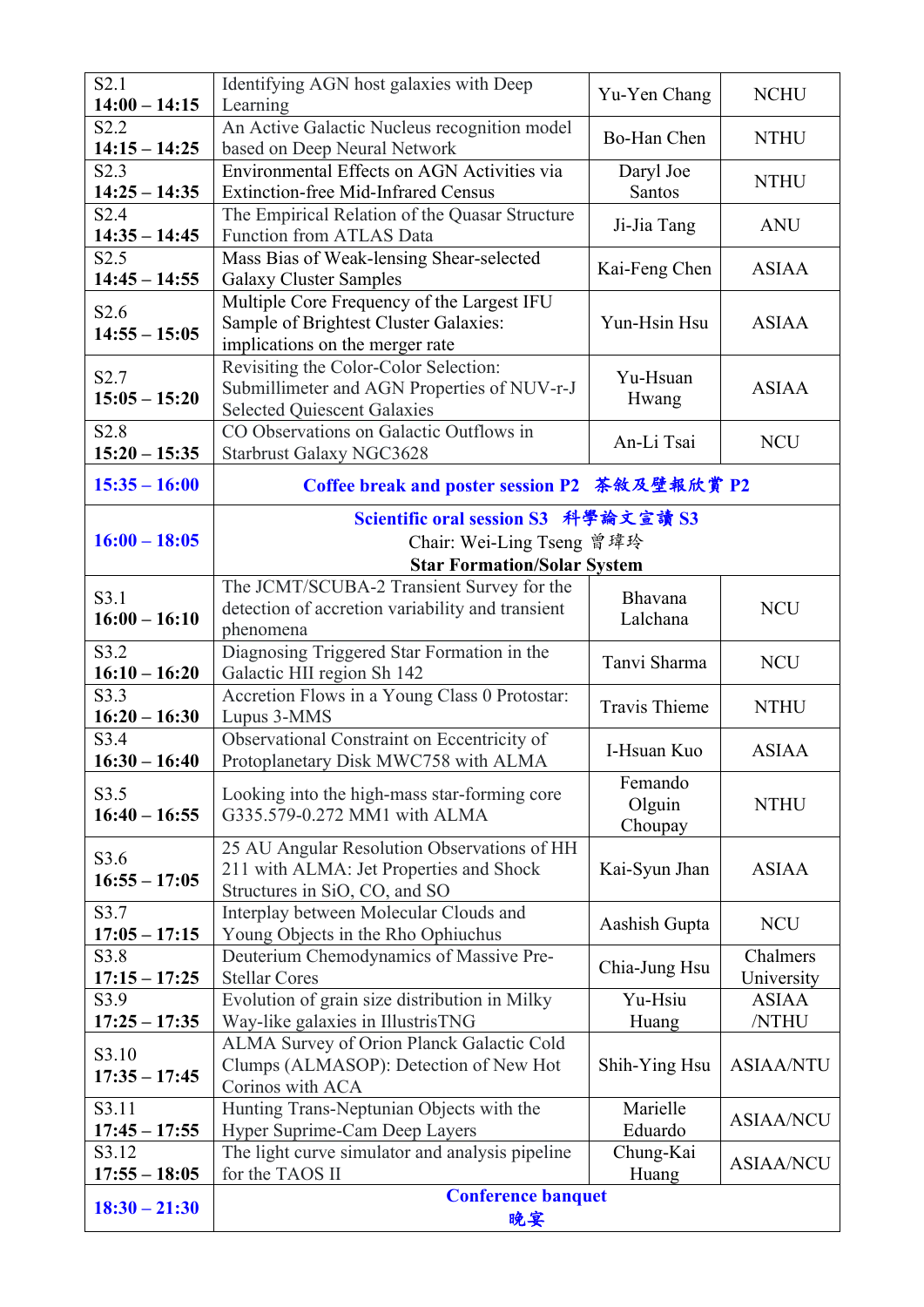| 第二天 (9月4日,星期五)<br>Day 2 (September 4, Friday)     |                                                                                   |           |                                        |              |  |
|---------------------------------------------------|-----------------------------------------------------------------------------------|-----------|----------------------------------------|--------------|--|
|                                                   |                                                                                   |           | Venue/地點: ASIAA/中研院天文所                 |              |  |
|                                                   | <b>Plenary talk (III)</b>                                                         | 大會講演(III) |                                        |              |  |
|                                                   | Chair: Yi-Nan Chin 秦一男                                                            |           |                                        |              |  |
| $09:00 - 09:30$                                   | A Reflection on my Ring of Fire Experience                                        |           |                                        |              |  |
|                                                   | Prof. Albert Kong 江國興 (NTHU)                                                      |           |                                        |              |  |
|                                                   | (天文數學館國際會議廳/ASMAB Auditorium)                                                     |           |                                        |              |  |
|                                                   | <b>Scientific oral session S4</b>                                                 |           | <b>Education &amp; Public Outreach</b> |              |  |
| $09:30 - 11:00$                                   | 科學論文宣讀 S4                                                                         |           | session E1<br>天文教育及業餘天文活動報告 E1         |              |  |
|                                                   |                                                                                   |           |                                        |              |  |
| $09:30 - 11:00$                                   | Scientific oral session S4 科學論文宣讀 S4                                              |           |                                        |              |  |
|                                                   | Chair: Shiang-Yu Wang 王祥宇                                                         |           |                                        |              |  |
|                                                   | <b>Solar System/Disks</b><br>OSSOS. XVIII. Constraining Migration Models          |           |                                        |              |  |
| S4.1                                              | with the 2:1 Resonance Using the Outer Solar                                      |           | Ying-Tung                              | <b>ASIAA</b> |  |
| $09:30 - 09:45$                                   | <b>System Origins Survey</b>                                                      |           | Chen                                   |              |  |
| S4.2                                              | Revealing the Unknowns of Exoplanets through                                      |           | Ing-Guey                               |              |  |
| $09:45 - 10:00$                                   | <b>Transit Signals</b>                                                            |           | Jiang                                  | <b>NTHU</b>  |  |
| S4.3                                              | Upper mass stability limit of (co-orbital)                                        |           | A.Paula                                |              |  |
| $10:00 - 10:15$                                   | horseshoe planets                                                                 |           | Granados                               | <b>ASIAA</b> |  |
|                                                   |                                                                                   |           | Contreras                              |              |  |
| S4.4                                              | Polarimetric and Radiative Transfer Modelling                                     |           | Jonathan                               | <b>ASIAA</b> |  |
| $10:15 - 10:30$                                   | of HD 172555's Debris Disc                                                        |           | Marshall                               |              |  |
| S4.5                                              | Missing water in disks around low-mass stars                                      |           | Daniel                                 | <b>ASIAA</b> |  |
| $10:30 - 10:45$                                   |                                                                                   |           | Harsono                                |              |  |
| S4.6<br>$10:45 - 11:00$                           | Possible Time Correlation Between Jet Ejection<br>and Mass Accretion for RW Aur A |           | Hiro Takami                            | <b>ASIAA</b> |  |
| <b>Education &amp; Public Outreach session E1</b> |                                                                                   |           |                                        |              |  |
|                                                   | 天文教育及業餘天文活動報告 E1                                                                  |           |                                        |              |  |
| $09:30 - 10:45$                                   | Chair: Mei-Yin Chou 周美吟                                                           |           |                                        |              |  |
|                                                   | (天文數學館 1108 教室/ASMAB RM1108)                                                      |           |                                        |              |  |
| E1.1                                              | ASIAA EPO 與 "AEIOU"                                                               |           | Lauren Huang                           | <b>ASIAA</b> |  |
| $09:30 - 09:45$                                   |                                                                                   |           |                                        |              |  |
| E1.2<br>$09:45 - 10:00$                           | 特殊天象觀察融入社區教育與終身學習                                                                 |           | Jim Hung                               | 士林、文山        |  |
| E1.3                                              |                                                                                   |           |                                        | 社區大學         |  |
| $10:00 - 10:15$                                   | 流星撞擊月閃光觀測系統建立與教學應用                                                                |           | Jim Lee                                | <b>TAM</b>   |  |
| E1.4                                              | 建立館校合作學習模式-行動天文館成果初                                                               |           |                                        |              |  |
| $10:15 - 10:30$                                   | 探                                                                                 |           | Chi-Feng Lin                           | <b>TAM</b>   |  |
| E1.5                                              |                                                                                   |           | Kuei-Lan                               |              |  |
| $10:30 - 10:45$                                   | 中小學太陽相關課程之天文輔助教具簡介                                                                |           | Chang                                  | <b>TAM</b>   |  |
| $11:00 - 11:20$                                   | Coffee break and poster session P3 茶敘及壁報欣賞 P3                                     |           |                                        |              |  |
| <b>ASROC Awards Presentation Ceremony</b>         |                                                                                   |           | 頒獎典禮暨會員大會                              |              |  |
| $11:20 - 12:30$                                   | Chair: You-Hua Chu 朱有花                                                            |           |                                        |              |  |
|                                                   | (天文數學館國際會議廳/ASMAB Auditorium)                                                     |           |                                        |              |  |
|                                                   | Typhoon Lee asteroid commission ceremony 李太楓小行星發佈典禮                               |           |                                        |              |  |
| $11:20 - 11:30$                                   | Chair: Chorng-Yuan Hwang 黃崇源                                                      |           |                                        |              |  |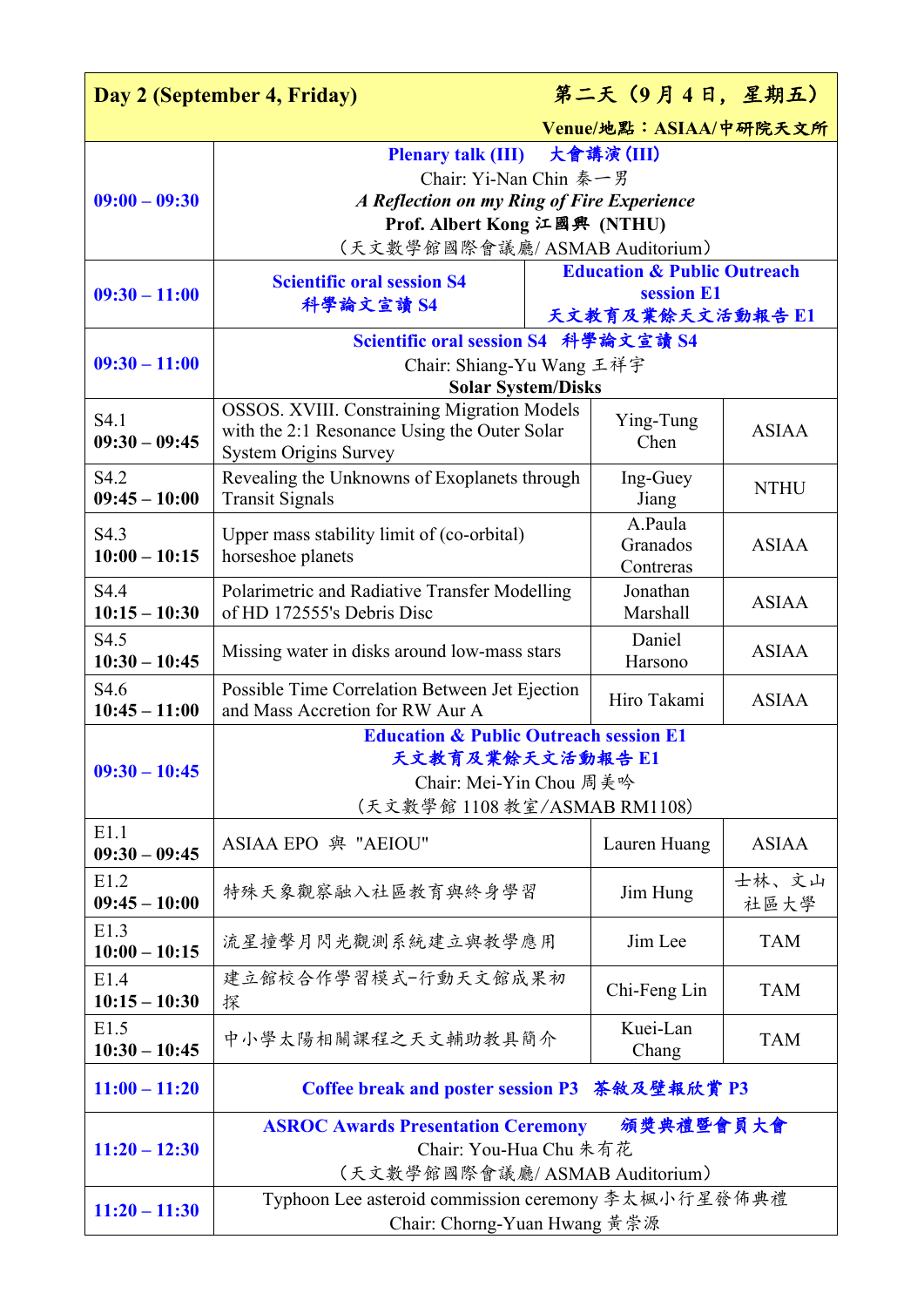| $11:30 - 11:35$                     | Presentation of the 7 <sup>th</sup> Heaven Talk Award<br>頒發天文學會第七屆「譚天獎」                                                                                   |                      |                         |
|-------------------------------------|-----------------------------------------------------------------------------------------------------------------------------------------------------------|----------------------|-------------------------|
| $11:35 - 12:30$                     | General Assembly, best poster awards & presentations.<br>Annular solar eclipse photo contest awards & comments<br>會員大會、頒發最佳壁報論文獎及得獎論文口頭報告<br>日環食攝影比賽頒獎與講評 |                      |                         |
| $12:30 - 13:30$                     | Lunch break and poster session P4 午餐及壁報欣賞 P4<br><b>Special Event: Efficient Image Visualization with CARTA</b><br>(天文數學館 101 教室/ASMAB RM101)              |                      |                         |
| $13:30 - 15:15$                     | Scientific oral session S5 科學論文宣讀 S5<br>Chair: Shin-Ping Lai 賴詩萍<br><b>Star Formation/ISM</b>                                                             |                      |                         |
| S5.1<br>$13:30 - 13:45$             | Revealing Ionization Conditions of the Young<br>Star Sz 102 with Spatially Resolved [Ne III]<br>Microjets                                                 | Chun-Fan Liu         | <b>ASIAA</b>            |
| S5.2<br>$13:45 - 14:00$             | ALMA Survey of Orion Planck Galactic Cold<br>Clumps (ALMASOP): Evolution from the<br>prestellar core to protostars                                        | Somnath Dutta        | <b>ASIAA</b>            |
| S5.3<br>$14:00 - 14:15$             | The ALMA View of Complex Chemistry<br>toward Embedded Protostars                                                                                          | Yao-Lun Yang         | U. of<br>Virginia       |
| S5.4<br>$14:15 - 14:30$             | Constraints of the formation and abundances of<br>methyl carbamate, a glycine isomer, in hot<br>corinos                                                   | Dipen Sahu           | <b>ASIAA</b>            |
| S5.5<br>$14:30 - 14:45$             | Formation of the Hub-Filament System G33:<br>Interplay between Gravity, Velocity, and<br>Magnetic Field                                                   | Jia-Wei Wang         | <b>ASIAA</b>            |
| S5.6<br>$14:45 - 15:00$             | Probing Magnetic Fields in the Circumgalactic<br>Medium                                                                                                   | Ting-Wen Lan         | <b>UC</b> Santa<br>Cruz |
| S5.7<br>$15:00 - 15:15$             | The drag instability in 1D isothermal C-shock<br>in typical star-forming clouds                                                                           | Pin-Gao Gu           | <b>ASIAA</b>            |
| $15:15 - 15:30$                     | Coffee break and poster session P5 壁報欣賞 P5                                                                                                                |                      |                         |
| $15:30 - 17:15$                     | Scientific oral session S6 科學論文宣讀 S6<br>Chair: Yi-Jehng Kuan 管一政<br>The Best for the Last                                                                 |                      |                         |
| S <sub>6.1</sub><br>$15:30 - 15:45$ | Exploring the size distribution of dust grains in the<br>interstellar medium using infrared and X-ray<br>spectroscopy                                     | Sascha Zeegers       | <b>ASIAA</b>            |
| S <sub>6.2</sub><br>$15:45 - 16:00$ | Disentangling Dust Properties, Grain Alignment and<br>Magnetic Field Structure with Multi-Wavelength<br>Submillimeter Polarization                        | Lapo Fanciullo       | <b>ASIAA</b>            |
| S6.3<br>$16:00 - 16:15$             | Evolution from Spherical AGB Wind to Multipolar<br>Outflow in Pre-planetary Nebula IRAS 17150-3224                                                        | Po-Sheng Huang       | <b>ASIAA</b>            |
| S <sub>6.4</sub><br>$16:15 - 16:30$ | The Radial Acceleration Relation in CLASH<br><b>Galaxy Clusters</b>                                                                                       | Yong Tian            | <b>NCU</b>              |
| S6.5<br>$16:30 - 16:45$             | HO Puppis: A Sub-Luminous Hot Star with IW-And<br>Type Light Curve                                                                                        | Chien-De Lee         | <b>NCU</b>              |
| S <sub>6.6</sub><br>$16:45 - 17:00$ | Commissioning the Yuan-Tseh Lee Array                                                                                                                     | Kai-Yang Lin         | <b>ASIAA</b>            |
| S <sub>6.7</sub><br>$17:00 - 17:15$ | Design of a newly opened course<br>"Astroinformatics" at National Central University                                                                      | Daisuke<br>Kinoshita | <b>NCU</b>              |
| $17:15$ ~17:45                      | Announcing new council members 公布新任理監事                                                                                                                    |                      |                         |
|                                     | Best oral award 頒發最佳口頭報告獎                                                                                                                                 |                      |                         |